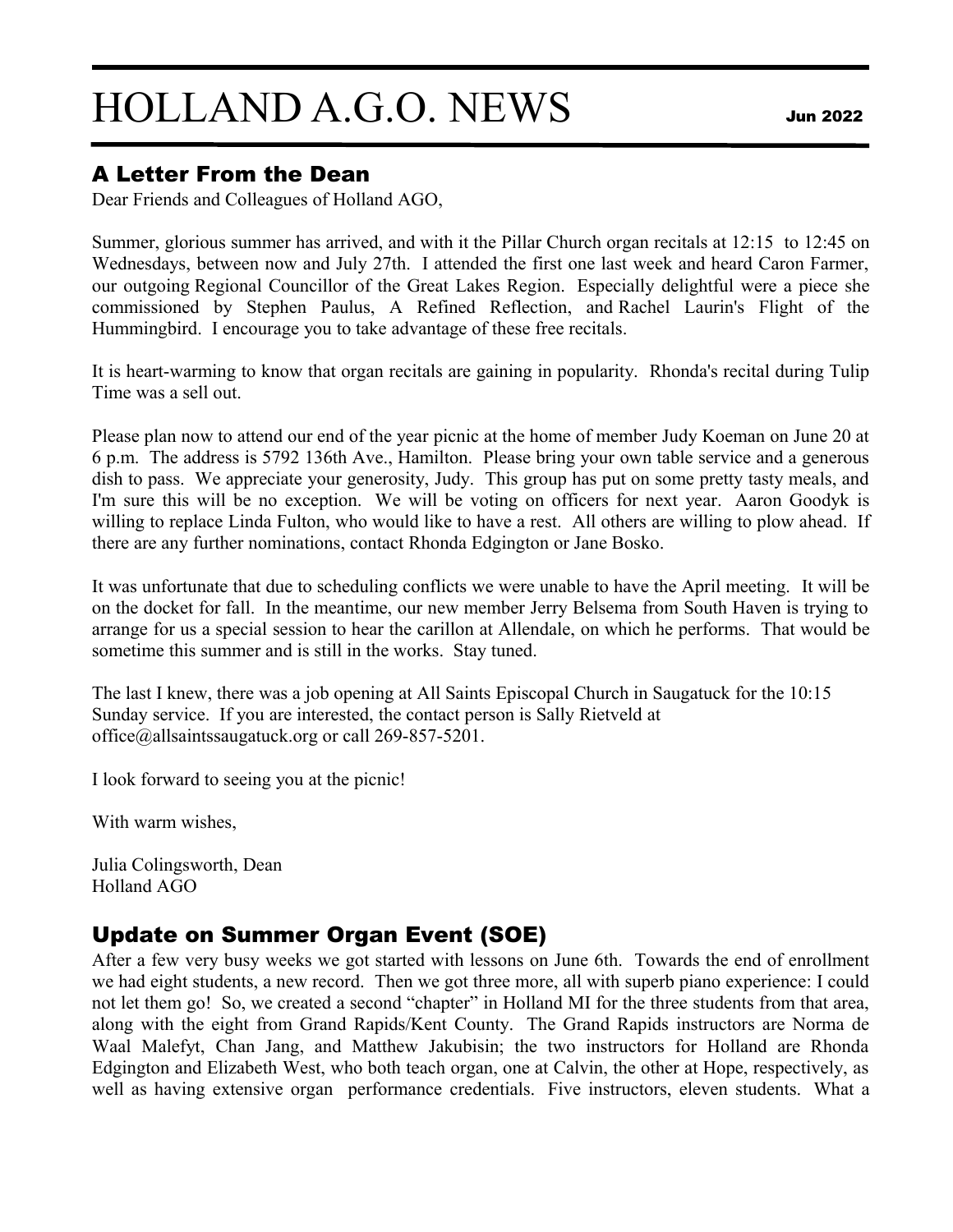year!

We will have two recitals, **one on June 21 at 7 PM at First Reformed Church on State Street for Holland students**, and one on June 30<sup>th</sup> at 1:30 PM at the Cathedral of St. Andrews for the Grand Rapids students. That's a lot of fun and pride for the parents, and a lot of work for everyone else involved. We encourage our AGO friends to attend and help cheer these young organists on their way! There will be light refreshments served afterwards.

Additionally, it is our goal to choose one (or maybe two, since there are now two teaching centers!) student(s) who would benefit from continuing lessons. We have a small scholarship fund established just for this. We've done this twice in the past, with great success, and I hope we can make this a yearly tradition.

Hope to see you there!

Bob Houskamp

### Think your Keyboard Instrument is Loud?

Ladies and Gentlemen, Boys and Girls, Children of all ages,

 The merriest, magical moments of musical melody are coming to the Circus Hall of Fame in Peru, Indiana on Friday June 17th and Saturday June 18th.

 This is a once in a lifetime experience for the entire family as there will be bounce houses for the children, the soothing sweet sounds of Band Organs, street organs, grinder organs and even a musical instrument made from a huge chunk of Granite.

There will be the airblasting sounds of the American made air calliopes being played by hand and being operated by player rolls. The Peru Circus Festival Band will be giving a live concert on Saturday at 11 am on top of the former Ringling Bros. and Barnum & Bailey Circus Bandstand wagon. Music hasn't been played on this wagon since 1956.

The biggest part of this amazing event will be the screeching cacophony of the American made Steam Calliope. Not just one but four of them will all be in the same place at the same time. You will never have the opportunity to see this anywhere in the world. The Riverboat the DELTA QUEEN will have their magnificent whistles here along with the Indiana University Steam Calliope, the Circus City Festival's Gentry Bros. Steam Calliope and the recently rebuilt Morecraft Family Steam Calliope.

 Make your plans to come to Peru, IN. on June 17th and June 18th for the event of a lifetime. Rooms are being booked in Peru, Kokomo and Logansport already.

 Food will be available all day. The Circus Hall of Fame Museum will be open for tours and of course the Gift Shop will be open as well.

Get your tickets ahead of time on the Circus Hall of Fame website at [Circus Calliope and](https://nam12.safelinks.protection.outlook.com/?url=http%3A%2F%2Fcircushalloffame.com%2Fcircus-calliope-and-mechanical-music-festival%2F&data=05%7C01%7C%7C23dab2256b184199203008da3d2e76cd%7C84df9e7fe9f640afb435aaaaaaaaaaaa%7C1%7C0%7C637889567037853464%7CUnknown%7CTWFpbGZsb3d8eyJWIjoiMC4wLjAwMDAiLCJQIjoiV2luMzIiLCJBTiI6Ik1haWwiLCJXVCI6Mn0%3D%7C3000%7C%7C%7C&sdata=%2Fd%2FoDE%2BaflP%2B4JPG4Pp3A%2Bgx%2B9R1tQrrQXqYc7%2BHWgg%3D&reserved=0) [Mechanical Music Festival | International Circus Hall of Fame](https://nam12.safelinks.protection.outlook.com/?url=http%3A%2F%2Fcircushalloffame.com%2Fcircus-calliope-and-mechanical-music-festival%2F&data=05%7C01%7C%7C23dab2256b184199203008da3d2e76cd%7C84df9e7fe9f640afb435aaaaaaaaaaaa%7C1%7C0%7C637889567037853464%7CUnknown%7CTWFpbGZsb3d8eyJWIjoiMC4wLjAwMDAiLCJQIjoiV2luMzIiLCJBTiI6Ik1haWwiLCJXVCI6Mn0%3D%7C3000%7C%7C%7C&sdata=%2Fd%2FoDE%2BaflP%2B4JPG4Pp3A%2Bgx%2B9R1tQrrQXqYc7%2BHWgg%3D&reserved=0)

We Hope to see you there. This will be a huge event. Come and stay for the day.